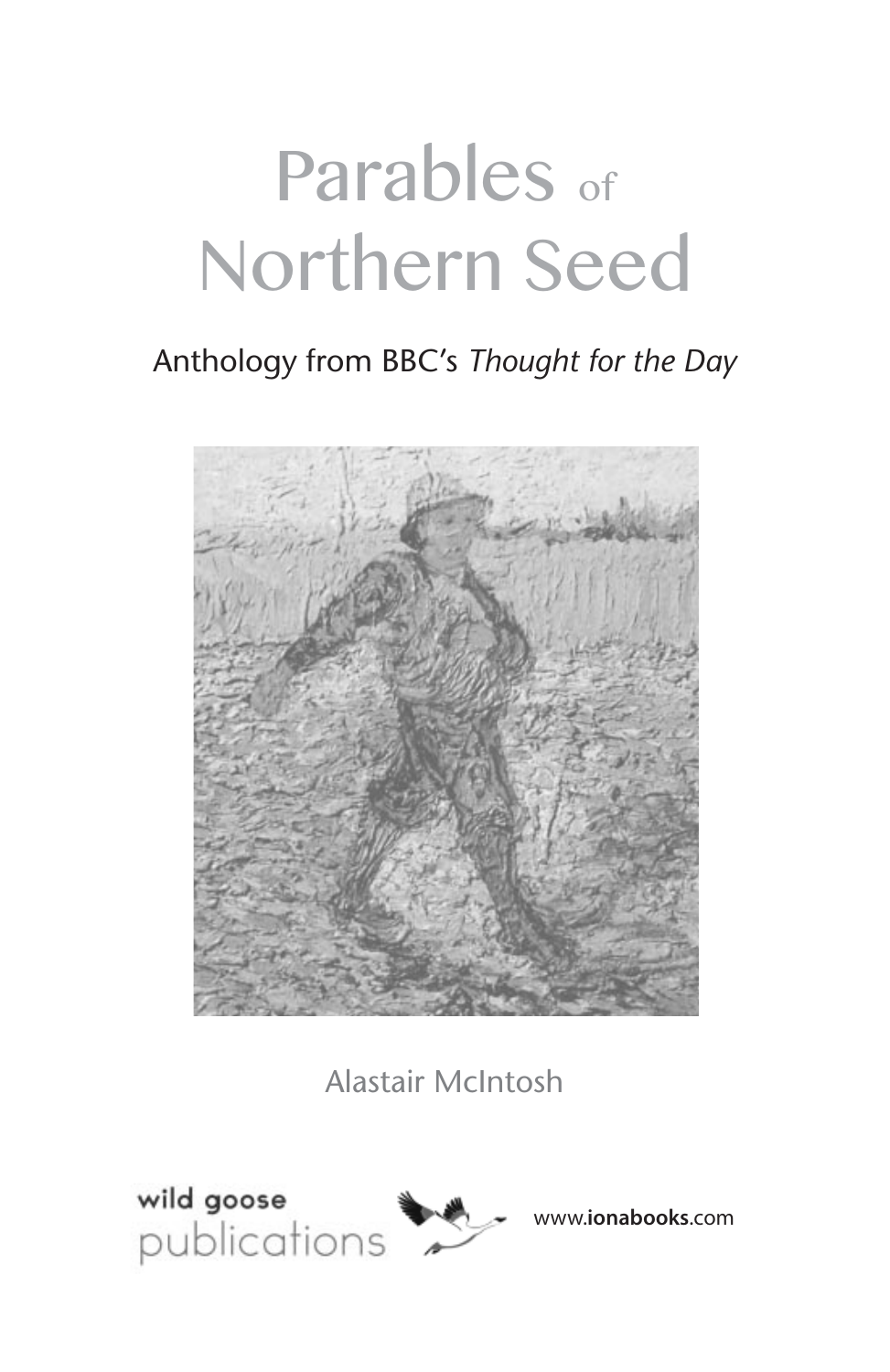### Introduction

*'The seed must move from north to south.'* These were the words that dropped from the mouth of an old crofter who I found harvesting his fields at Durness one late September's afternoon in 2007.

We were halfway between London and the Arctic Circle. I'd been invited by my friend Mike Merritt to speak at his award-winning John Lennon Northern Lights Festival. Lennon had holidayed in the village as a child. Yoko Ono had endorsed the gig. John's sister Julia Baird was guest of honour. Nizlopi and the Quarrymen (forerunners of the Beatles) were headline acts. And here was this denim-dungareed crofter telling me that he liked to get the seedstock for his oats from Orkney, even further to the north, because this gave his crop the hardiness required to flourish on his weather-blasted ground.

Those words played poetry in my mind. They spoke in metaphor, suggestive of renewal flowing from the wave-washed rural edges to the parched metropolis, and I pondered on another phrase I'd once heard someone use: *'When the centre collapses the periphery becomes central.'*

So it was that the seed of yet another *Thought for the Day* was sown, and as a Free Church clergyman on the Isle of Lewis is fond of saying: *'The field looks no different at the end of a day's sowing, but harvest is the proof of faith.'* As for my linking this to parables, that's because I cut my teeth with liberation theology when I was in my twenties and thirties working in the South Pacific. One day in the Solomon Islands I asked a visionary Catholic priest, Fr John Roughan: 'Why did Jesus talk so much in parables?'

'A parable,' he mused, 'is an armour-piercing missile. It penetrates the outer crusts of ego and explodes its meaning softly down through ever-deepening layers within the human heart.'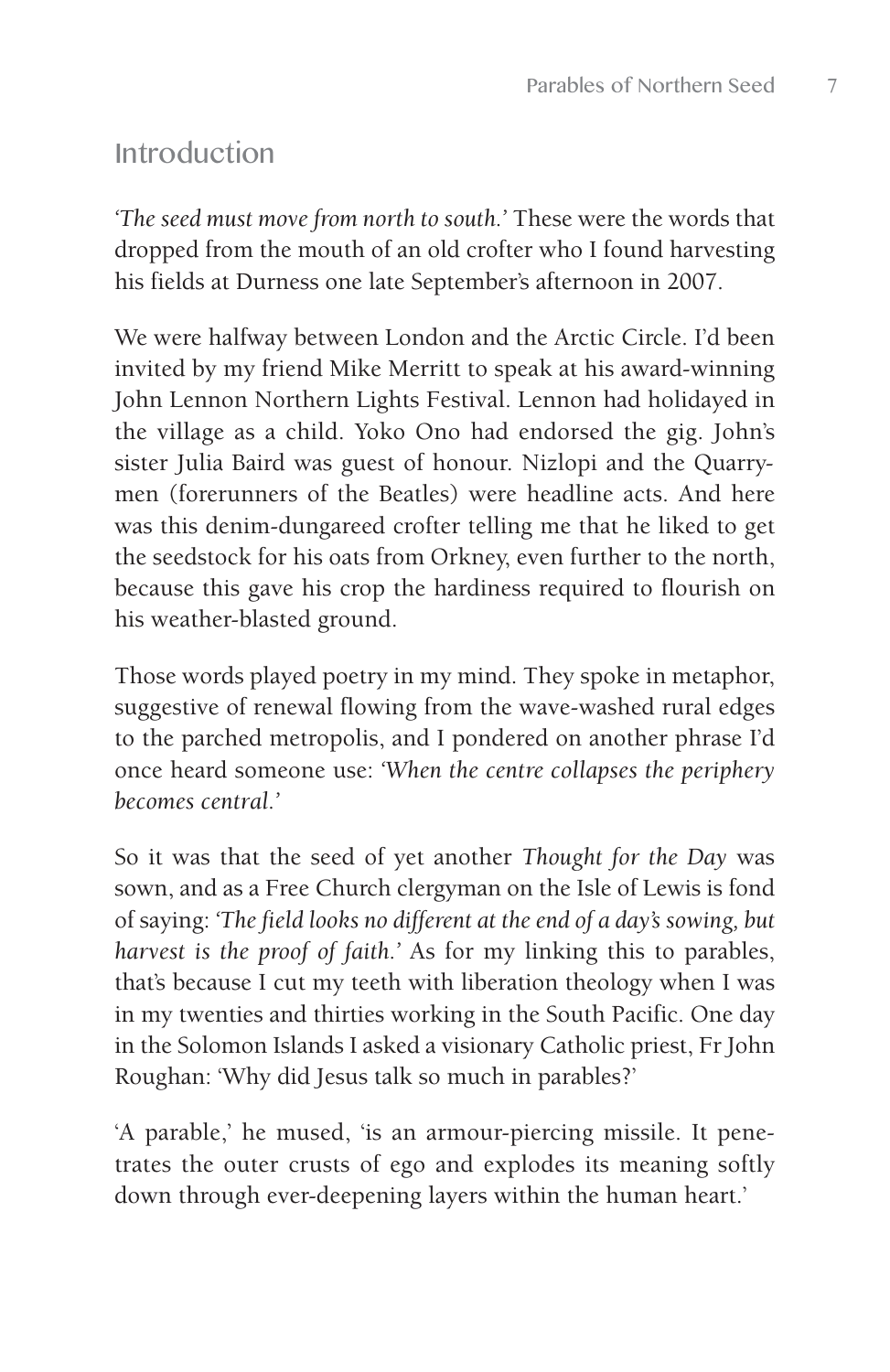I present *Thought for the Day* on Radio Scotland about ten times a year and, less frequently, *Prayer for the Day* on Radio 4. 'Why privilege religion in public broadcasting?' some ask. Well, why business reports? Why sport? Why not the 'God slot' as a faith reflection on current affairs for listeners to whom it speaks?

As a Quaker, my 'thoughts' are usually Christian but I also love to draw on other faiths based on love. After all, Jesus in John's Gospel said*: 'I have other sheep that are not of this fold'* and *'in my father's house are many mansions*'. For me, there's also many windows in those mansions and each lets in the light from its own distinctive angle. None of them is perfect. Some were once meticulously crafted but now the frames have rotted and they rattle in the wind. Others were once blasted through by cannonball and yet, given ample time to compost in God's garden, even soils of sourest disposition can issue forth sweet blossom.

The day before I'm due to present a thought one of the editors from the BBC's religion team phones up. We turn over whatever's trending in the news. I try to bring an attitude of spiritual discernment. What matters is not to push a line, but to listen for the promptings of the Spirit; for that of life as love made manifest. To me, that inspiration stamps the hallmark on a good *Thought for the Day*. We'll settle on a topic and by early afternoon I'll e-mail through to my editor a first draft. It's only a single page and yet, as the layers and resonances build up, it often takes me all day to fine-tune.

Delivery goes out live from Good Morning Scotland's studio. The night before, I set my alarm to rise at some ungodly hour. I know I'll keep on waking up for worry of sleeping in and so my wife, long-suffering, evicts me to the spare room. It's not so much the fear of letting down the nation that bugs me. More, the fear of what my octogenarian mother in Stornoway would say. Just imagine her getting behind the microphone in riposte. That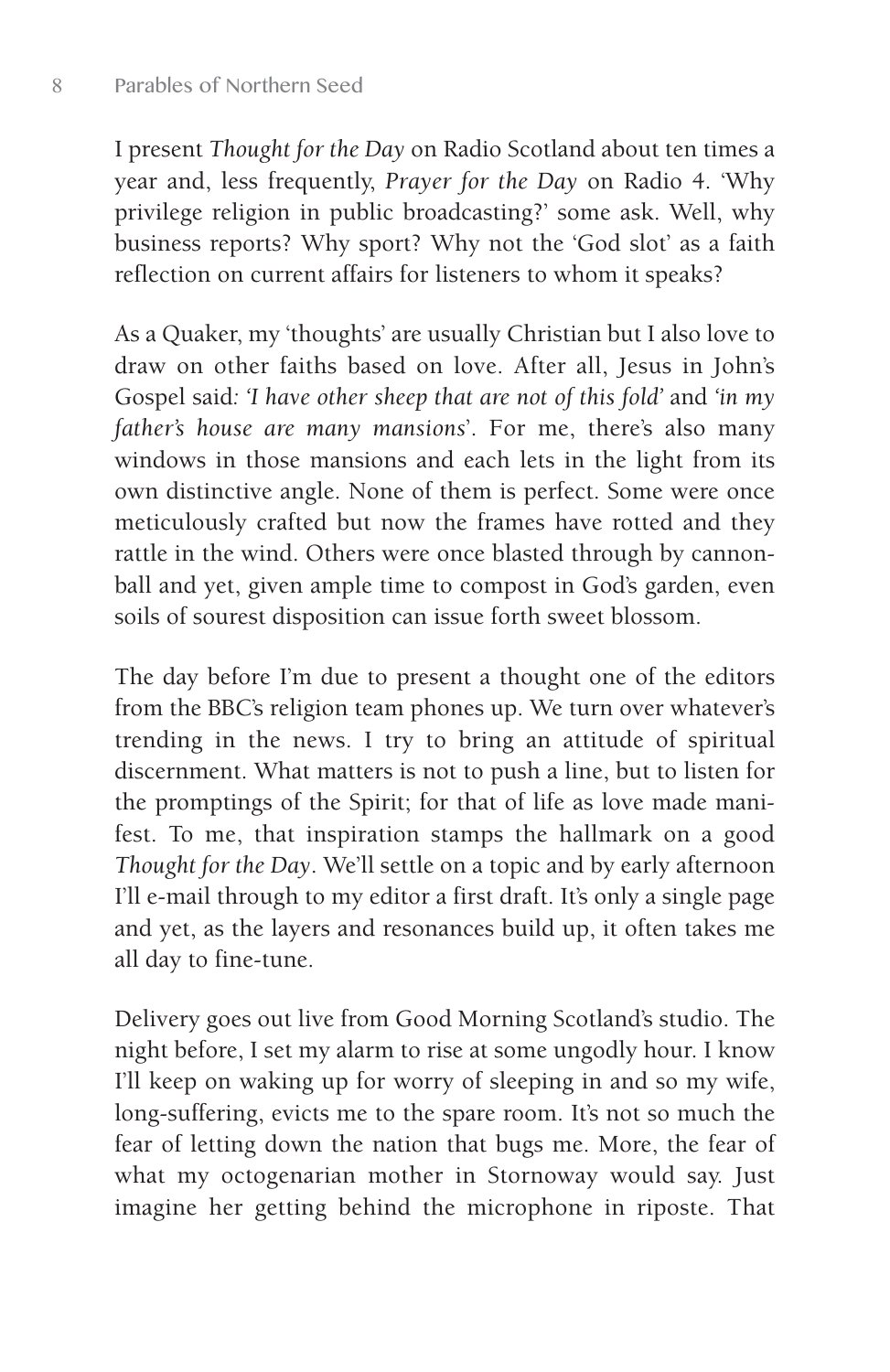#### would make a cracking *Thought for the Day*!

Over the past nine years I've produced a hundred broadcasts, and what a privilege it is to work with these women and men at the BBC who have helped so much to polish up my scripting and intonation. Sometimes there's an 'ouch' when they pull me up, but I must admit: they're nearly always spot on.

The anthology in your hands was suggested, selected and lightly edited by Neil Paynter at the Iona Community. I thank him and his sharp eye warmly. But let me close with one last word from Durness.

Some weeks after my northern seed broadcast I was e-mailed by a local lass called Sophie Anne Macleod. She was seeking a quote for her classroom project about the Northern Lights event.

Bursting with youthful enthusiasm she said: 'The old man that you were talking to is my high school bus driver, Michael. I see him every day.'

Now, to me there's something curiously armour-piercing in such a simple human connection. It brings an honest-to-life quality that often grounds *Thought for the Day* in the plainsong truths of real people in real places in real time.

I listen to my many co-presenters, and their best thoughts are far more than mere descriptions or opinion. They're deeper ways of seeing and being. They're observations that have required a spiritual presence to the undercurrents of a situation. That is what cracks the husk around the hardy grain and, once winnowed with the editing team, reveals life's inner kernel.

I watch some of those kernels grind to flour and rise to bread *'in memory of me*'. I watch others bubble in the ferment of the copper pot and trickle through as essence from the winding tube. That's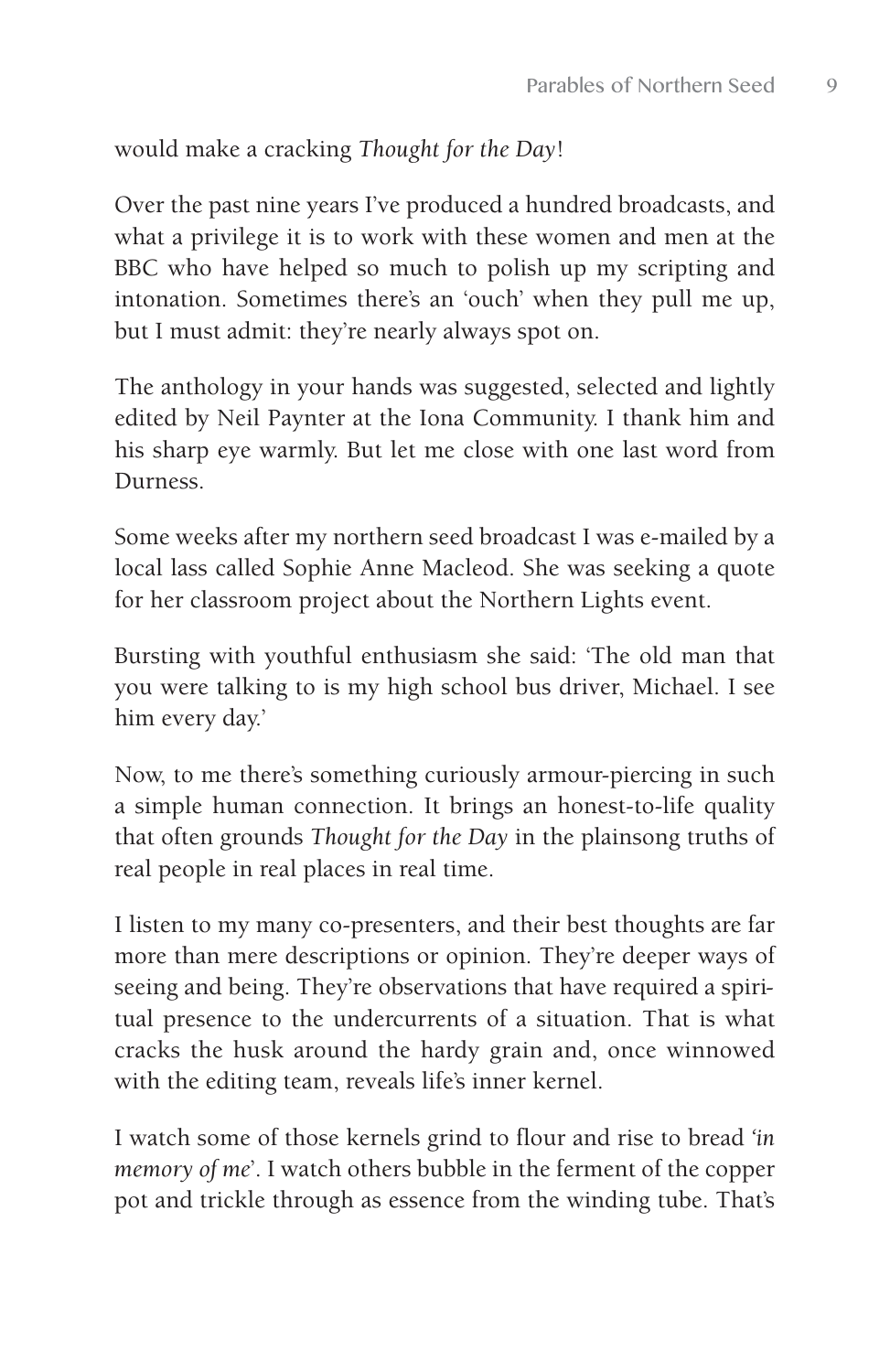a *Thought for the Day* at its very best. The distillation of the land itself and all that it contains.

A form of working in the Spirit – I'd call it Scotland's other whisky industry.

Said Luke and Matthew: '*For the Son of Man comes eating and drinking*.'

Eat, drink, and I sincerely hope that you'll find savour in these *Parables of Northern Seed*.

*Alastair McIntosh, Govan, 2014*

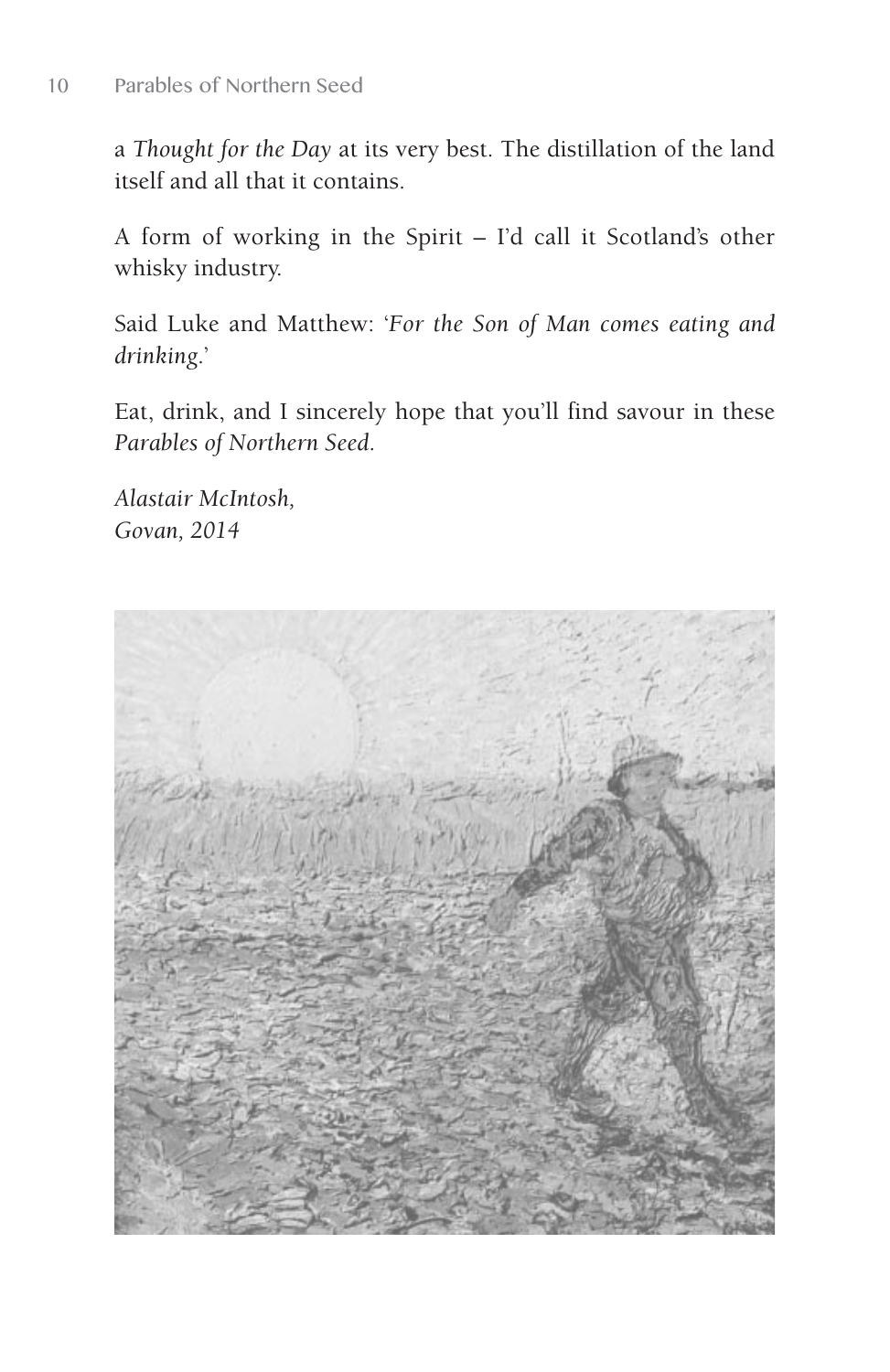# Saint Columba and the Cross today

Tradition holds that 1450 years ago this weekend, St Columba brought his Christian message from Donegal to Iona.

Amongst the celebrations marking this will be a conference of the Islands Book Trust on the Isle of Lewis exploring pilgrim links between Ireland and the Hebrides – and, this coming Sunday, a special thanksgiving service at Iona Abbey.

Afterwards, Historic Scotland will unveil the newly restored St Oran's Cross, now made whole again from fragments long-since broken.

When I stand beneath Iona's crosses, which have weathered nearly two-thirds of Christian history, they press me with a question: 'What might be the meaning of the Cross for us today?'

The answer lies in their ornate carvings – spirals hinting at the wellspring of Creation, interwoven knotwork revealing that all is one, and serpents that remind us that we only find a new life if we shed our outworn skins.

It was said to be the destiny of Saint Columba *'to lead the nations unto life'*. 1

Today's Iona Community also celebrates a founding anniversary in 2013 – its seventy-fifth year of seeking *'new ways to touch the hearts of all'*. Like St Oran's Cross, restoring fragments of a world broken by poverty, violence and cruel discrimination on such grounds as race, sexual orientation or faith.

George MacLeod, who founded the Iona Community, had no doubt about the meaning of the Cross today. It stands, quite simply, for '*a power of love that's greater than the love of power'*.

That remains this holy island's message, 1450 years on from St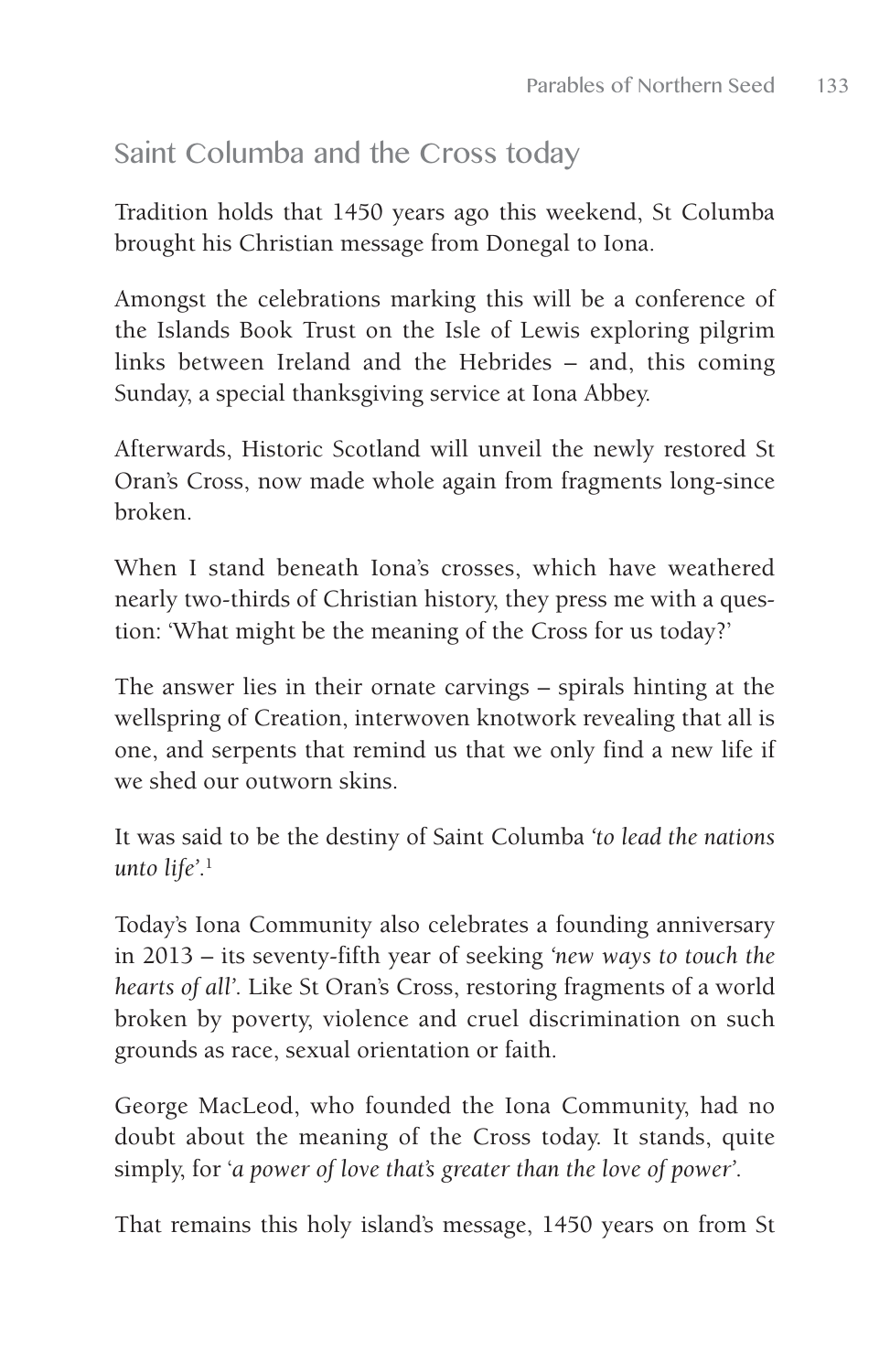Columba's arrival. These high crosses – these stones that shout aloud from out their silence – call both nations and ourselves to life itself – to that *power of love that's greater than the love of power*.

*Note:*

1. Adomnán of Iona's *Life of St Columba*, Penguin Classics, 1995, III:3, p.207

```
Reality: real or virtual?
```
This is the first week in July, and when I was a boy on Lewis it used to be the most exciting time of the year – because it was the start of our summer holidays.

We'd be out in the boats with the old men hauling up the haddies with handlines, scrounging jammy pancakes and glasses of Creamola Foam from one another's mothers, and as we helped the neighbours gather in their peats we'd be hoping that Aitch wouldn't tell our dads if he caught us hitching a lift behind his tractor trailer on our bicycles.

Perhaps I was lucky, perhaps I have rose-tinted glasses, but I don't think I'm alone in remembering those days as a time when childhood meant innocence and trust, where doors were left unlocked and no one had to be told that it takes a whole community to raise a child.

But what about now? So many folks are working, so many are stressed and worried, that in the villages, and also on the city streets, it's difficult to build that important sense of community.

Children spend more time online, twittering with their Tweeter machines and with virtual reality standing in for the real thing.

There's even been a study in the news lately suggesting that the average age at which children first encounter pornographic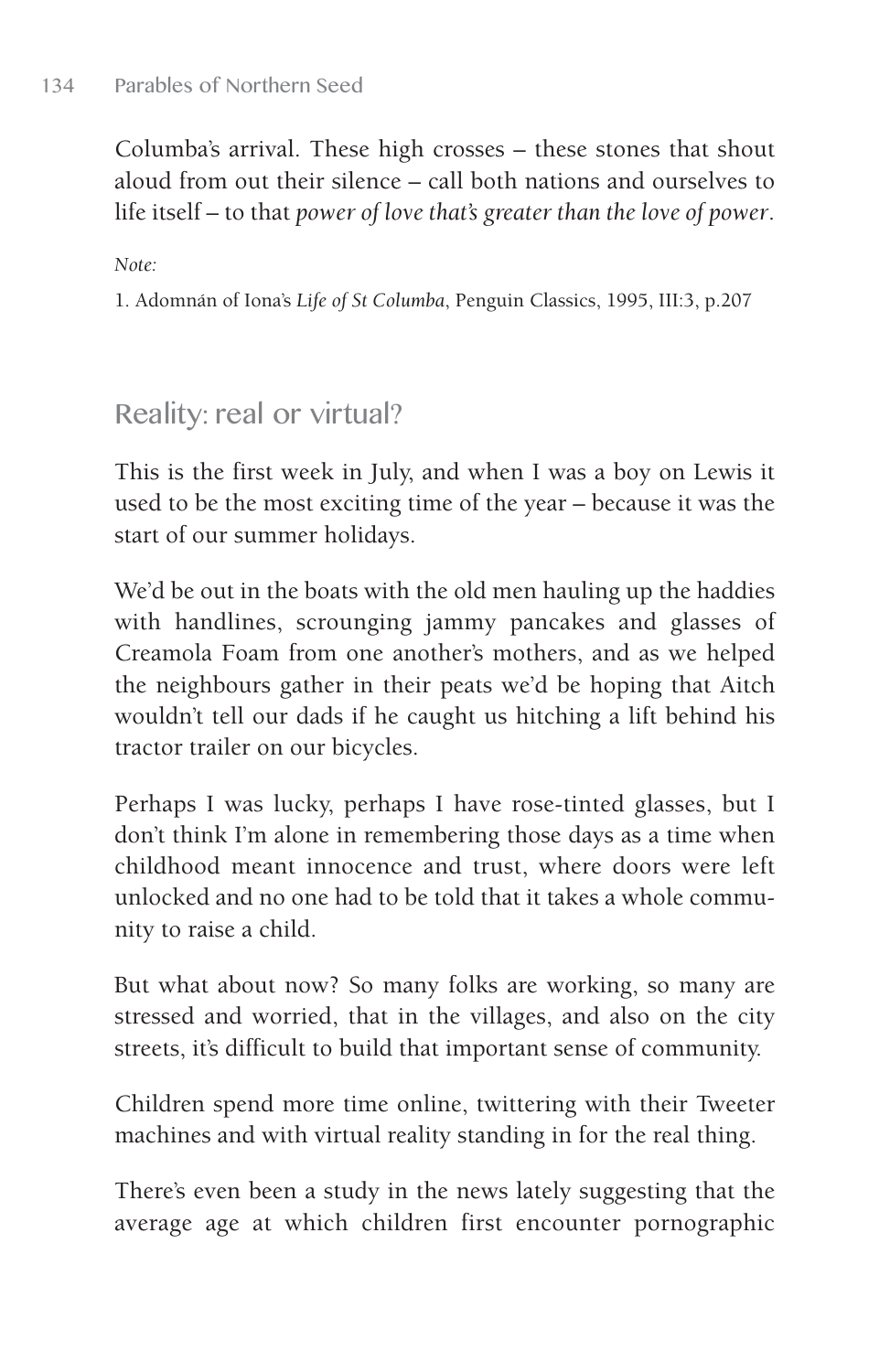content online is six, and there's the worry that the ease of availability normalises violence and exploitation in relationships.

It sets me thinking of the black American feminist Audre Lorde, who wrote that true love celebrates the sensual but with the heart engaged, while the merely pornographic seeks sensation but without the heart's connection.

Could that be a metaphor for how we choose to live our lives?

Seeking that of God within rather than just using one another?

Jesus loved the little children, and with the summer holidays I'm wondering what it means to care for children better, to cultivate their qualities of heart and build a world of empathy, and reality – not just virtual, but meaningful.

*Note:*

Audre Lorde can be heard reading her essay 'Uses of the Erotic' at this link: www.youtube.com/watch?v=xFHwg6aNKy0

# Seat of the faeries

We're full swing into Scotland's festivals with easily a hundred of them taking place this summer. They're good for entertainment and for the local economy, but I suspect they're also good for something in the soul, the imagination.

When academics try to study Scots creativity they quickly hit upon a sense of magic, so much so that leading scholars hold that the realm of *faerie* is *'a metaphor for the imagination'*. 1

Last weekend my wife and I went walking in the Blackwood of Rannoch. We booked into a B & B at Dunalastair and our room looked out directly on the concave pointed summit of Schiehallion.